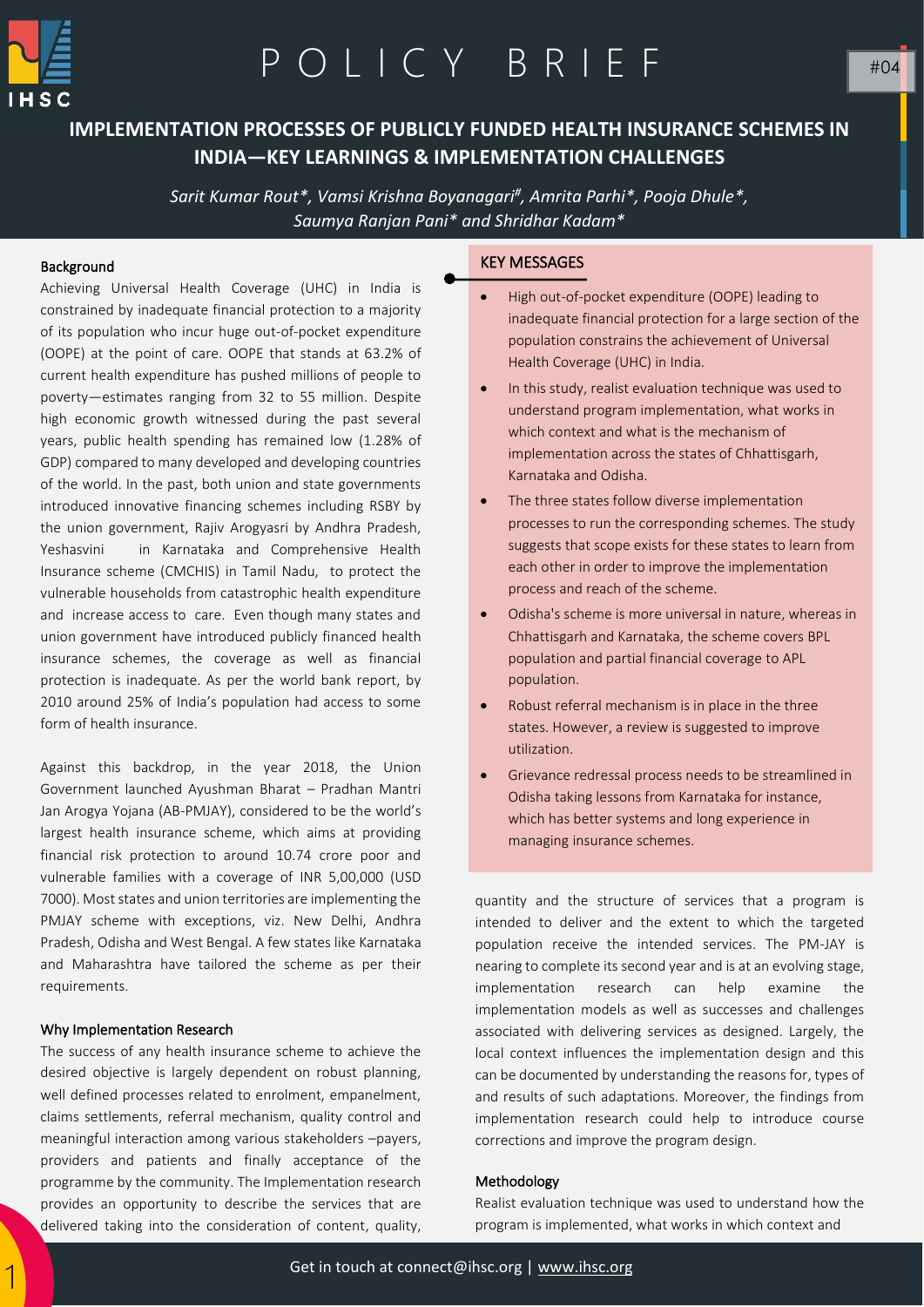

#### Partnering to Strengthen the Indian Health System

what is the mechanism of implementation across three diverse Indian states namely- Chhattisgarh, Karnataka and Odisha. Karnataka and Chhattisgarh are implementing PMJAY scheme whereas, Odisha is implementing a state sponsored health insurance scheme- Biju Swasthya Kalayan Yojana (BSKY). Qualitative interviews were conducted with different stakeholders associated with the scheme design, implementation and delivery of services. Program and policy guidelines were reviewed and claims data were analysed. Three distinct processes—referral, payment and grievance mechanisms—were studied in detail.

Patient's perception about the quality of care and their experiences on the services availed through PMJAY could not be explored as part of the exit interviews due to the COVID-19 pandemic which affected data collection process.

The study was conducted from August 2019 to October 2020.

#### What works in which context?

#### Referral process

- In Chhattisgarh, limited availability of private hospitals has led to free access to public and private hospitals with moderate restrictions on referral, whereas in Karnataka, adequate number of private hospitals has resulted in implementation of strict mechanism of referral. In Odisha, there are limited restrictions and defined referral packages for accessing services from private hospitals.
- Well defined referral processes implemented across states strengthens the gate-keeping mechanism and helps in checking unnecessary utilization of the scheme in three states. The practice of visiting the district headquarter hospital for referral advice sometimes delays the process in Odisha especially for beneficiaries located far away from the district hospital. Similarly, in Karnataka, the issuing of referral letter may be delayed in case of unavailability of specialist/medical superintendent of the government hospital.

#### Payment Process

• In Karnataka, there are different package rates for public and private hospitals, whereas in Chhattisgarh, there is no difference in package rate for public and private hospitals. In Odisha, there are no package rates for public hospitals and this is only applicable for private hospitals. In terms of mechanism of implementation, online platforms, standard SOPs and standard treatment guidelines are available across three states.

- The pre-authorisation processes based on package rates in Odisha (compulsory pre auth > INR 10,000) and mandatory pre-authorisation for all packages in Karnataka and Chhattisgarh along with well-defined IT platforms and SOPs are helping timely payment and control of medical costs. This could have an impact on the higher participation of private sector in the scheme in these two states. However, in Odisha, in spite of different well laid down processes, delay in payment as indicated by private providers has been a major concern.
- It is also observed that claim processes get delayed because of failure to submit appropriate documents on time by the private hospitals and this is more or less observed in all three states. Further, findings from Chhattisgarh and Odisha suggest that private hospitals accept deposits in advance from patients for any delay in pre-auth process causing difficulty in utilisation.

#### Grievance redressal process

- There are wide variations in the context and mechanism of implementation across three states. Karnataka and Chhattisgarh being the PMJAY states, structures and systems are in place for grievance redressal. Well organized State and District Grievance Redressal Committees (SGRC and DGRC) are helping these two states to resolve grievances at the district level. In comparison, in Odisha, the systems and structures are not yet developed fully to address grievances.
- In Chhattisgarh and Karnataka, there is an online platform and tracking mechanism to monitor the progress of grievances registered. This is helping the two states to control frauds and address the concerns of both beneficiaries and providers in the scheme

*Go to the next page for flowcharts showing payment process and grievance redressal process*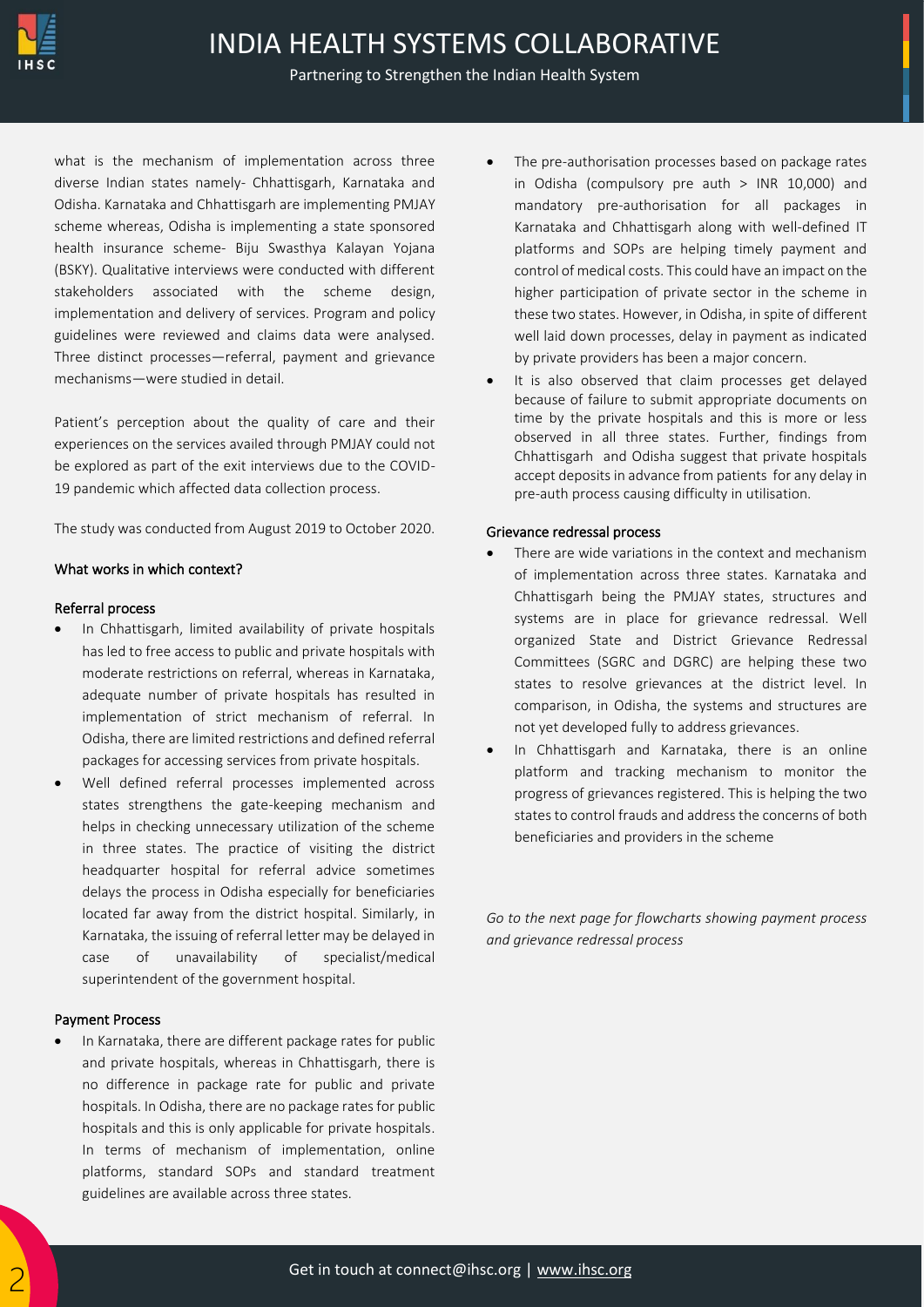

## INDIA HEALTH SYSTEMS COLLABORATIVE

Partnering to Strengthen the Indian Health System

#### **Figure 1: Payment Mechanism**





• Feedback from discharged patients

**OUTCOME**

- Voice for the beneficiaries/ providers
- Patients/ providers issues addressed
- Fraud control

BSK-Biju Swasthya Kalyan Yojana-Odisha; ABPMJAY-DKBSSY- Dr. Khoobchand Baghel Swasthya Sahayata Yojana (DKBSSY)- Chhattisgarh; AB-ARK-Ayushman Bharat- Arogya Karnataka- Karnataka; SOP- Standard Operating Procedures; TAT- Turn Around Time